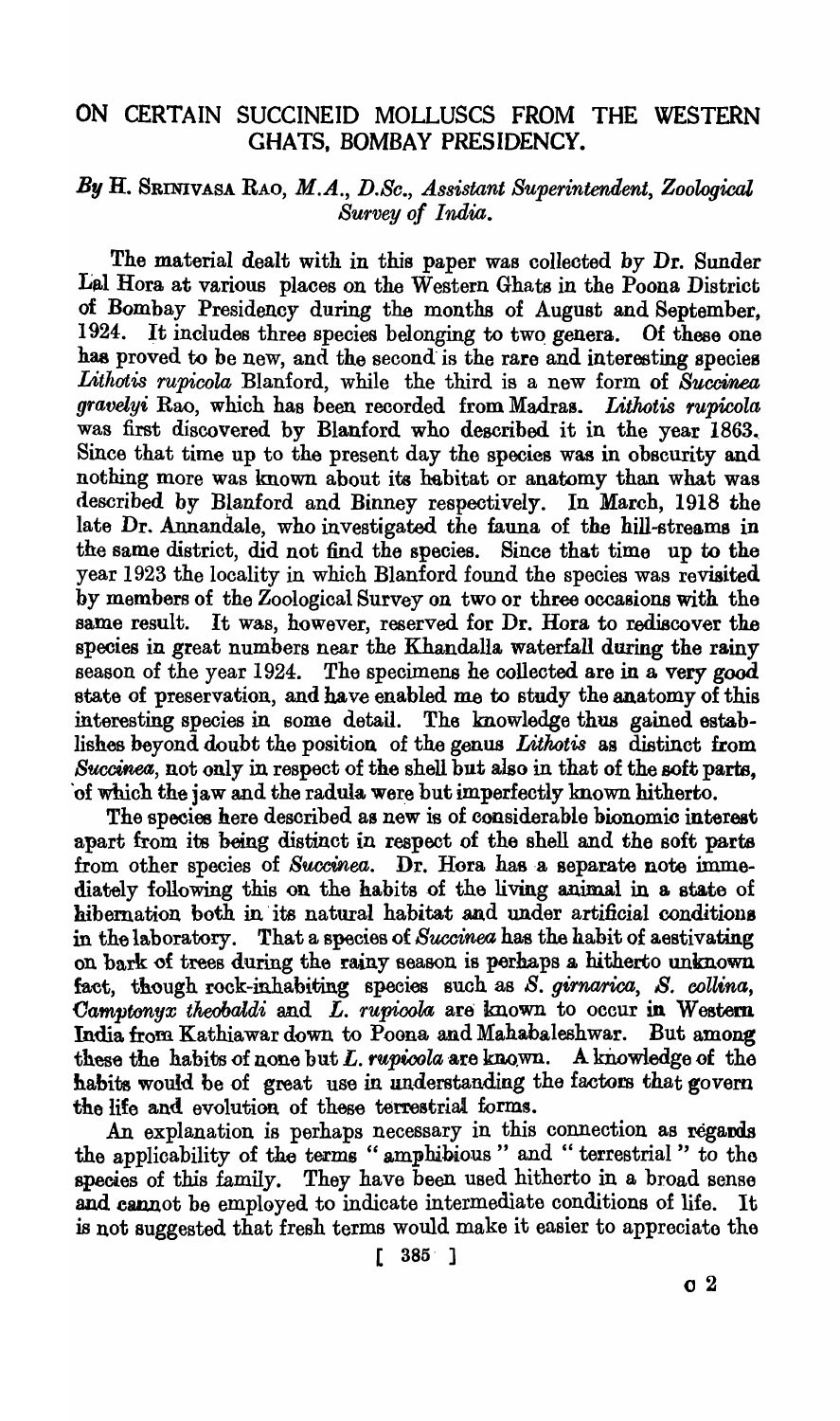inter-relation of the organism and its environments, but it is thought that a clear statement of the exact nature of the surroundings in which a particular species is found will be more useful than short terms which convey but a vague idea.

It is a well known fact that no known species of *Succinea* is truly aquatic in the sense in which members of the family Limnaeidae are. Certain species like *S. indica, S. elegantior, S. rtttilans* and *S. godivariana*  seem to be strictly amphibious. They are found sticking to floating vegetation and other objects in pools, lakes and swamps, or at any rate in some area of water which contains rotting vegetation on which they seem to feed as a rule. Some of these have been observed to swim upside down attached to the surface film of water. They, however, never survive immersion in water. In exceptional instances they may be picked up some distance away from water on reeds and other shore plants.

There are species like *Indosuccinea semiserica* and allied forms which are found living on shrubs and trees in the rainy season. They never seem to require large areas of water as a necessary condition for their existence or sustenance. During. the drier months they apparently hibernate in concealed positions on the plants on which they live, and with the approach of the rainy season they rouse themselves to activity and feed chiefly on fresh vegetable matter such as leaves and shoots of plants.

There are other species such as *S. gravelyi* and *S. bensoni* which seem to live in moist moss-grown places near small areas of water, but they often. wander farther away from their haunts in search of cryptogamic vegetation on which they feed.

Finally there are the true rock-inhabiting species such as *Oamptonyx theobaldi, S. girmarica, S. collina, Lithotis rupicola* and *L. tumida* which prefer moist but exposed areas on which sun and rain have free play. They feed on minute cryptogams which cover the rocks during the rainy months. At the approach of summer, when the exposed rocks get rapidly dried up, they seem to retire into crevices, hollows or other sheltered spots, and there withdrawing themselves completely into the shell aestivate during the whole of the dry period.

Thus the members of the family would seem to come under three distinct oecological groups, namely— $(1)$  the truly amphibious, living closely associated with aquatic animals in fairly large areas of water and lee ding on decaying vegetation, (2) the pseudo-amphibious, which live close to aquatic areas but in concealed situations feeding on moss and other minute plants, and (3) the strictly terrestrial, which live exposed either on leaves and barks of plants or on rocks and feed exclusively on fresh vegetation such as tender leaves, minute algae, moss or lichens. It is the members of the last-named group that seem to aestivate, as a rule, during the drier months of the year and resume active life when the rains set in.

#### **Succinea gravelyi f. bombayensis,** nov.

Shells of this form are very similar in outline to the Andamanese form of *S. gravelyi* but are relatively less coarse. The last and penultimate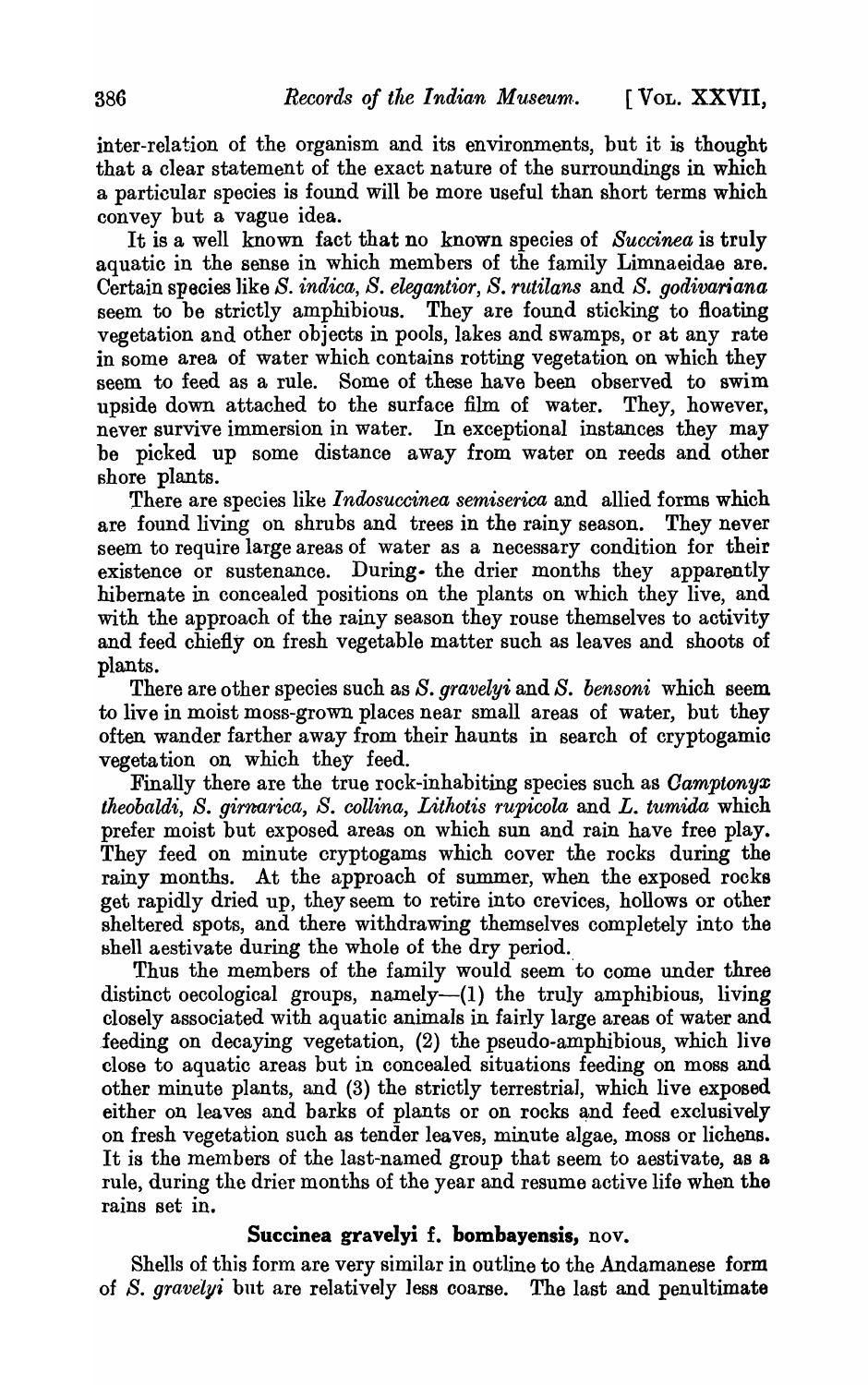whorls are tumid and the sides of the shell in dorsal view are obliquely parallel. -The suture is well-impressed. This form seems to serve as a oonnecting link between *S. daucina* and the typical *S. gravelyi,* but as nothing is known about the anatomy or the habits of the former a comparison of the two species would be of little value.

The jaw of this form agrees in several features with that of *S. gravelyi* but has the cutting piece and the basal plate slightly broader.

The radular teeth are very similar to those of the typical species with the difference that the ectocones of the laterals are longer.

The genitalia also agree in every respect with those of *S. gravelyi.* 

 $Type\text{-}specimens. \text{---} \text{M} \frac{^{12513}}{2}$  Zool. Surv. Ind. *(Ind. Mus.)*.

A tew living animals were taken by Dr. Hora at Kapurwala, Bombay Presidency, on the surface of wet rocks close to a small waterfall and on grass, etc., growing on them.

### **Lithotis rupicola** Blanford.

1870-76. Succinea rupicola, Pfeiffer, *Novitates Conchologicae* (Ser. I), IV, p. 11, pl. 112, figs. 1-4. *1924. Lithotis rupicola,* Roo, *Bee. Ind. Mus.* XXVI, p. 372.

Shells of this species are of a dull brown colour, but in the fresh condition the colour is obscured by a deposit of foreign matter which, however, can be removed easily. The inner surface of the shell is generally of a pale or yellowish brown colour often shining on the margins. The sculpture is very rough and oonsists of well-marked transverse striae and often of ridges. The columellar callus is elongately triangular and tapers from behind forwards with a sharp edge on the side of the peristome. The outer margin of the peristome and the upper part of the callus meet above to form a triangular area which appears to be distinct from the last and the penultimate whorls. The columellar callus is translucent and shining. The largest shell in the collection of Dr. Hora has the following measurements in millimeters.

| Height.         | Maximum<br>breadth. | Height of<br>aperture. | Maximum<br>broadth of<br>aperture. |
|-----------------|---------------------|------------------------|------------------------------------|
| 10 <sub>0</sub> | 7.0                 | 9.0                    | 6.5                                |

The colour of the animal in spirit is pale blue ou the foot and the mantle edge, and smoky black on the whole of the spire. The region of the kidney is yellowish, generally superimposed by a dark shade. The region of the mantle anterior to the kidney is minutely streaked black but often inconspicuous.

The animal is apparently capable of retracting completely within the shell. In the preserved specimens before me no part of the animal is visible beyond the margin of the shell when viewed from above. The mantle is extensive and covers a great portion of the animal. Its edge is broad and thickened and sometimes folded upwards. On the right side, at the point where the pulmonary chamber communicates with the outside by means of a roundish or at times a slit-like aperture, the mantle edge has a special thickening which is, presumably, concerned in the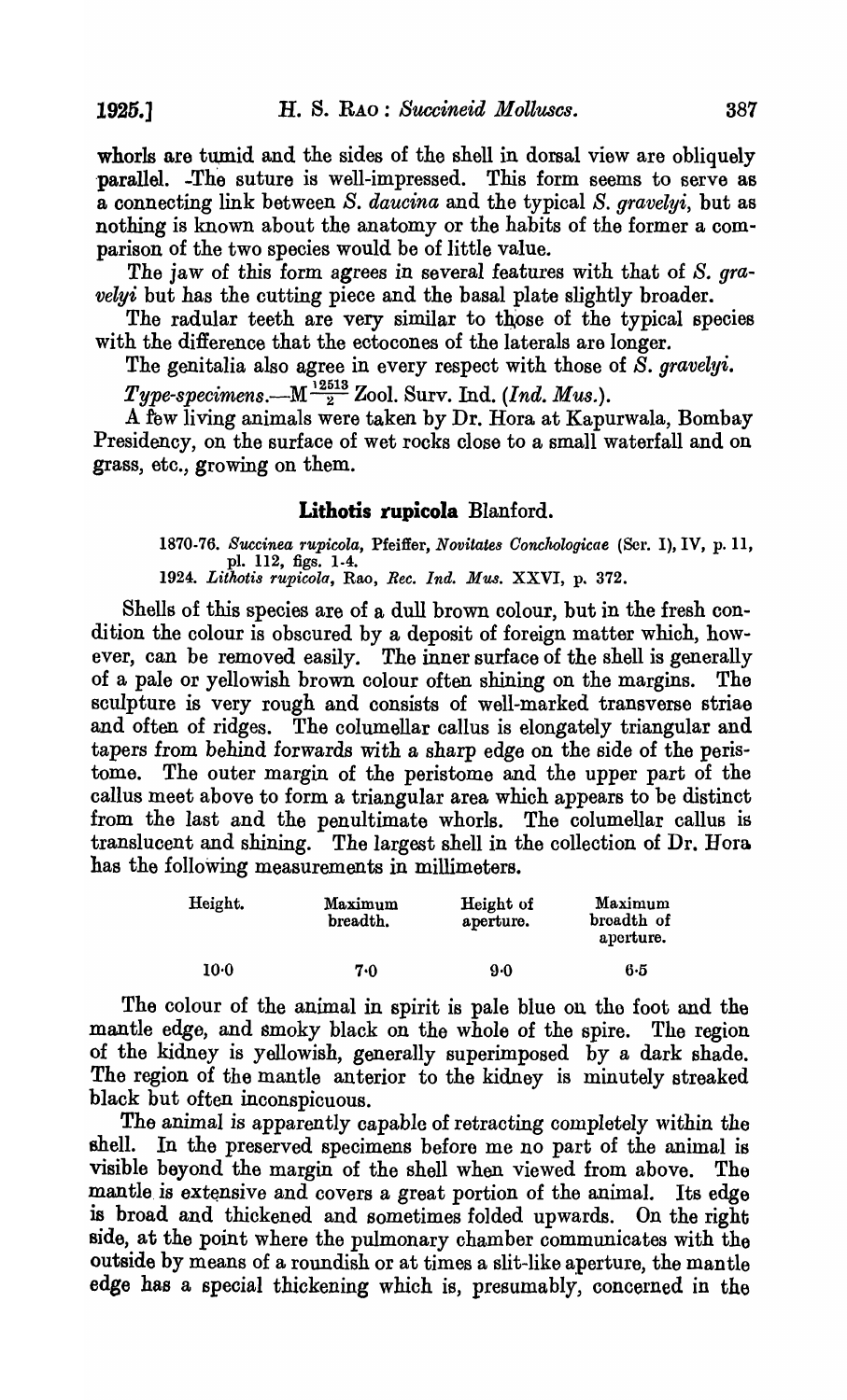formation of a groove-like siphon on the inner side of the shell. That part of the mantle whioh lies in the groove may be raised as a fold or



FIG. 1.-Lithotis *rupicola*. Animal removed from shell.

(1) Viewed from tho right side. (2) Viewed from below. a. anus; al. intestine; e. g. external opening of genitalia; f. foot;  $h$ . g. hermaphrodite gland;  $j.$  jaw;  $k.$  kidney;  $l.$  liver;  $m.$  edge of mantle; *m. o.* mouth; *p.* pulmonary opening; *t.* tentacles.

convex ridge extending up to the apex of the spire. It must be pointed out that the ridge is not always present on the mantle even in instances where the groove is deep. Close to the pulmonary opening, a little below and behind it, lies the elliptical anal opening. A groove commencing from the pulmonary opening and running underneath it obliquely backwards connects the anal aperture. Often a short groove branches oft from the main one a little above the anus and runs straight at right angles to the extreme edge of the mantle. Anteriorly the head bears a pair of stout eye-bearing tentacles the bases of which are pigmented black. They are partially contracted in the preserved specimens before me.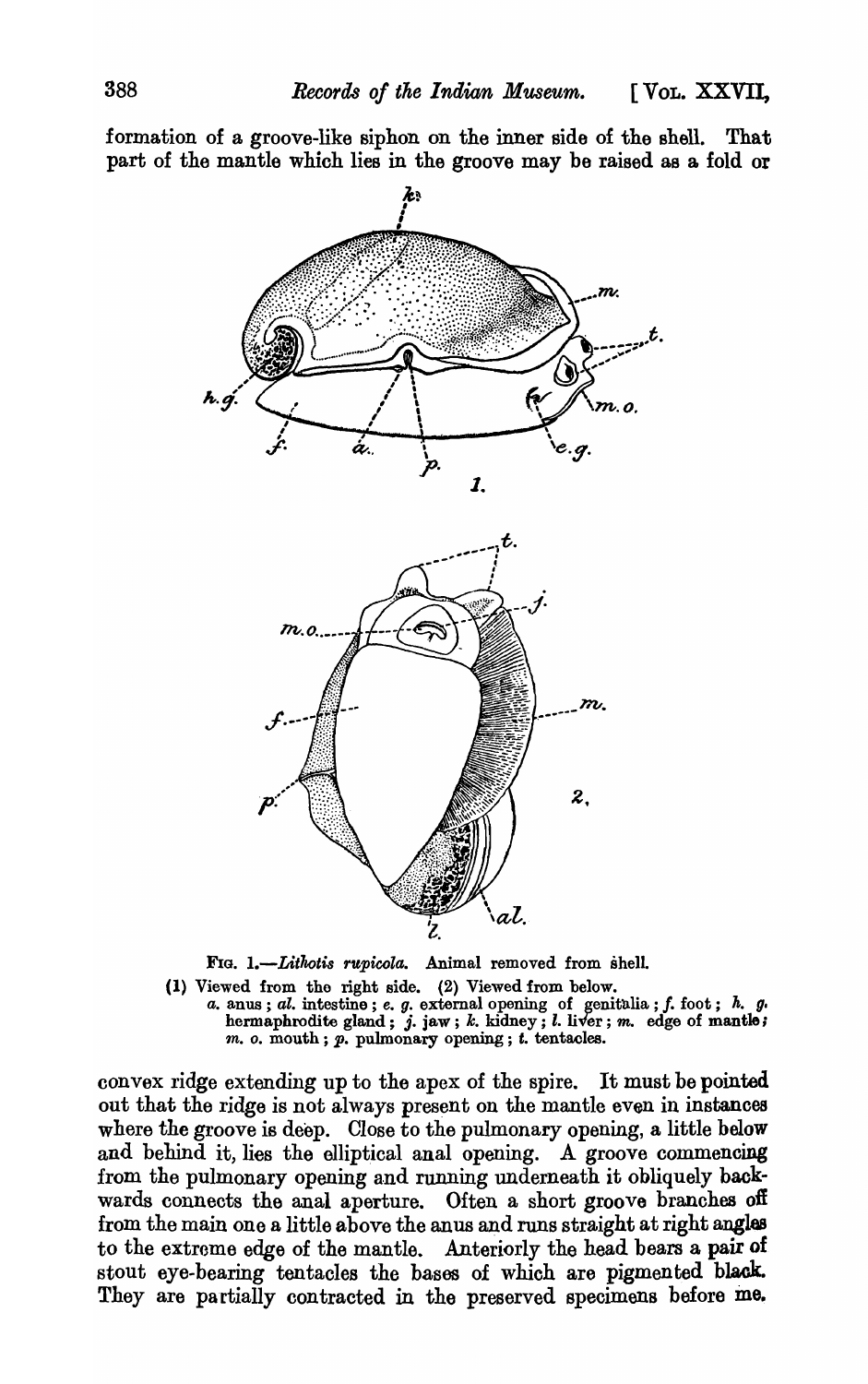The mouth is an elongated slit bent like the arc of a circle with its  $convex$ side anterior. A part of the jaw is often found protruding through the mouth as a strip of chitin, and in exceptional cases a good portion of the jaw may be projecting outside. The genital openings are minute and are placed close together in a shallow' depression a little behind the baae of the right tentacle. The foot is large and broadly lanceolate or ovate and extends beyond the outline of the visoeral hump.

The mouth leads into a short cesophagus which communicates with an enlarged sao whioh may be termed the orop. The latter contains a mass of filamentous algae and diatoms. It is followed by the stomach, whioh is a thin-walled transverse sao, but not much differentiated from it. The liver is very compact and is traversed by the coils of the intestine which cut deep grooves on its surface. A short wide duct of the liver opens into the stomach at the commencement of the intestine. There is a single whitish finger-shaped caecum close to the duct of the liver. The intestine forms a double loop above and behind the liver mass and leads to a short rectum on the right side which, emerging from the undersurface of the liver, opens into the anus.

The pulmonary oavity is a closed chamber the roof of which ia formed by the mantle and the floor by a thin membrane enveloping the viscera. Its anterior boundary is the head and the posterior the kidney which stretches diagonally as a rectangular block from the left to the right. The mantle is fused in front with the integument of the head; on the sides with that of the foot and at the posterior end with the membrane enclosing the liver, intestines and other structures of that region.



FIG. 2.-Lithotis rupicola. Vertical transverse section through the pulmonary opening. e.  $m$ . edge of mantle; f. foot;  $p$ . pulmonary oponing;  $p$ . c. pulmonary chamber: v. vascular vessels of mantle.

flap-like extension of the mantle serves as the connection between the mantle and the body on the sides and in front. The mantle-edge is very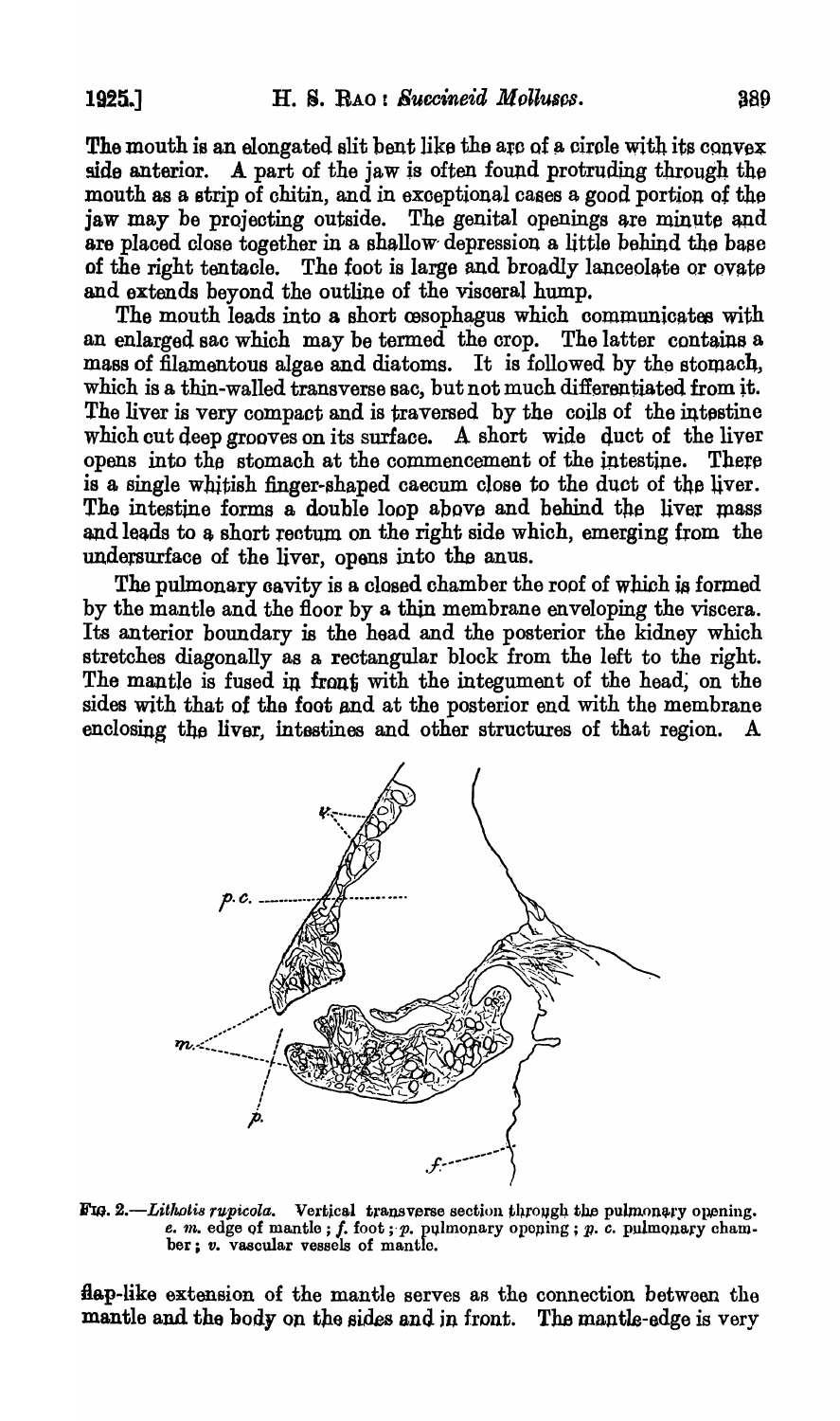much thickened and seems to contain numerous blood-sinuses. At the point where the pulmonary aperture is placed the mantle-edge, as already mentioned, has a special thickening in the form of a raised ridge which seems to be present from a very early stage of development of the animal, as may be presumed from the fact that the siphonal groove extends from the apex of the spire to the very margin of the aperture in all the specimens that I have examined. The function of the groove must for the present remain obscure as the habits of this species in its natural haunts are still imperfectly known. It may perhaps be suggested that the groove serves to increase the quantity of air in the pulmonary chamber when needed.

The jaw and the radular teeth were first figured by Binney<sup>1</sup> in 1874, long after the species was discovered by Blanford, and since then nothing further was known about these structures. Thanks to Dr. Hora's fairly large collection I am now enabled to say something more about them with confidence. The jaw is distinct from that of the closely allied *L. tumida.* It has an almost square outline with short, blunt, rounded arms to the cutting piece. In some cases the extremities of the arm may be angled posteriorly and rounded anteriorly. A definite median process



FIG. 3.-Jaws of (1) *Succinea arboricola* and (2) *Lithotis rupicola.* 

on the anterior margin of the cutting piece is absent though slight indentations of the margin by injury or wear may be mistaken for the process. I have examined over twenty specimens and I have not found a definite median process in any of them. It occurs, if at all, only as an abnormality. The cup-like depression of the anterior margin is much more marked than in  $L$ , *tumida* but never so deeply as in many species of Succinea. The striations of the jaw are well marked over the whole *Succinea*. The striations of the jaw are well marked over the whole surface. The cutting piece is subject to some variability. The cutting piece is subject to some variability.

The radular teeth are remarkable in this species in their very distinct from and do not seem to approach those of any other species of the family. They have a general resemblance to the teeth of certain species

<sup>1</sup> Binney, *Proc. Acad. Nat. Sci. Philadelphia,* pI. v, figs. 3-6 (1874).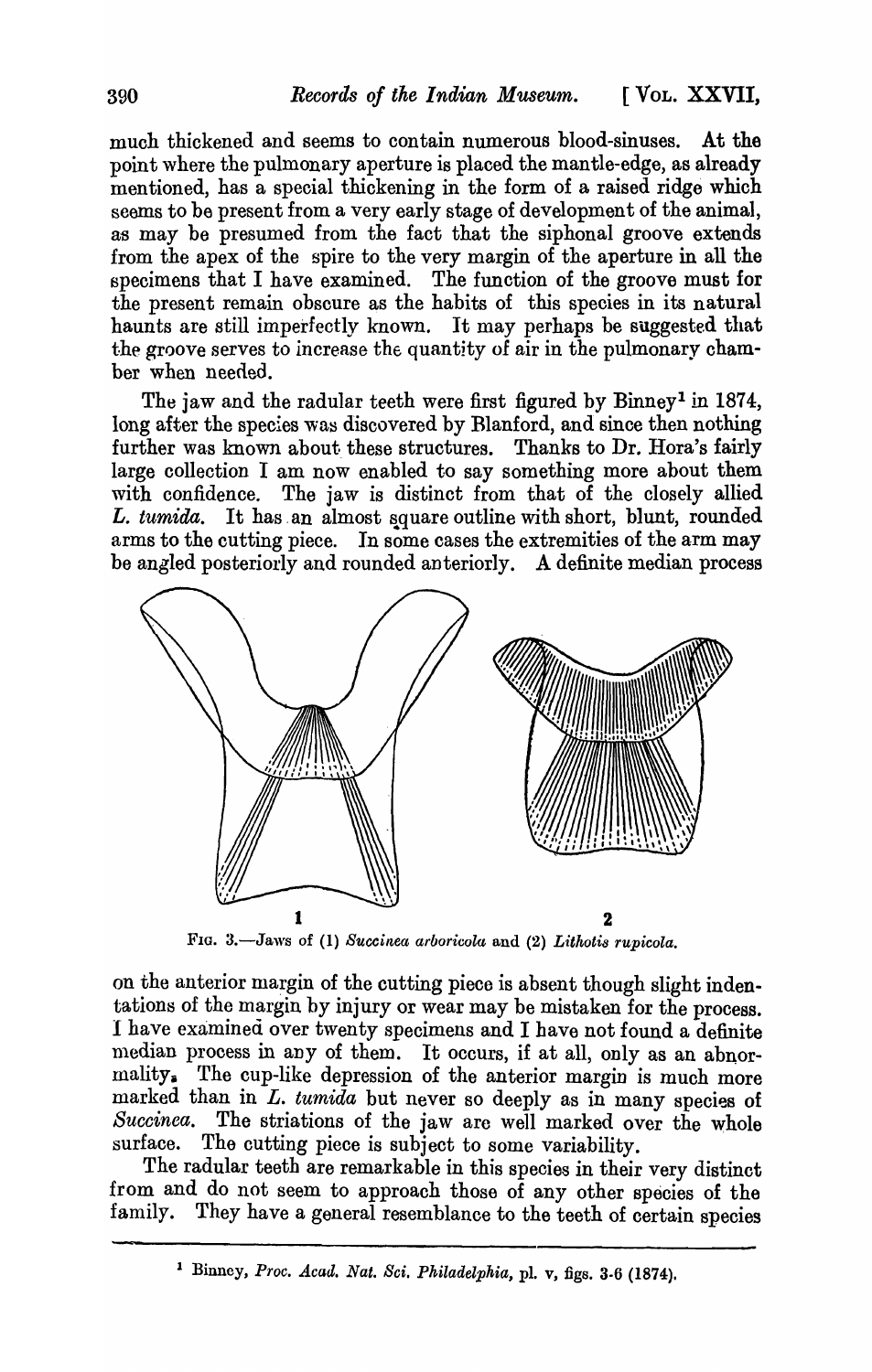of Testacellidae, but are never so sharp and elongate. The cusps of the central and the laterals are high, blunt at the apex, and are without accessory denticles at their base. The marginals are quadrate in form. The first few of them and sometimes nearly half the number of marginals in one half of a row bear one to three secondary cusps, while the extreme marginals have four to seven cusps. The basal plate of the marginals is produced below into a triangular protruberance. The highest point of the basal plate is, as a rule, shorter than the main cusp in all the teeth of a transverse row. The radular teeth are subject to variability both as regards the occurrence of denticles on the laterals and the number of cusps present on the marginals. Abnormalities occur in rare instances in the laterals and marginals. The approximate dental formula is The approximate dental formula is 34.11.1.11.34.



FIG. 4.-Radular teeth of (A) *Lithotis rupicola* and (B) *Succinea arboricola*.

It may be seen that in respect of the jaw and the radular teeth there is no agreement between this species and *L. tumida* or any other species of the family.

A great portion of the genitalia occupies the right half of the anterior part of the animal, and on removing the mantle and the membranous covering of the viscera, the coiled oviduct, the albumen gland, and a portion of the prostate appear conspicuously. The penis and the uterus may also be seen in some cases as two wide tubes placed close to each other. The relation of the various parts of the genitalia to one another can, however, be made out by dissection. The hermaphrodite gland is found in the usual position at the apex of the spire and is a compact mass having the appearance of a bunch of grapes. From a short cleft on its anterior face emerges the hermaphrodite duct which has a wavy course for a short distance at its commencement. It then has a straight course before entering the albumen gland. The latter is large and roughly triangular with a convex dorsal surface. Its ventral side has a large depression in which are lodged the spermatheca, the seminal vesicles and part of the prostate. The hermaphrodite duct divides into two short branches at the level of the base of the albumen gland, one of which enters the latter, while the other after receiving the seminal vesicle enters the prostate gland on its left a little above the base. The prostate is an oval or pear-shaped body placed close to and helow the albu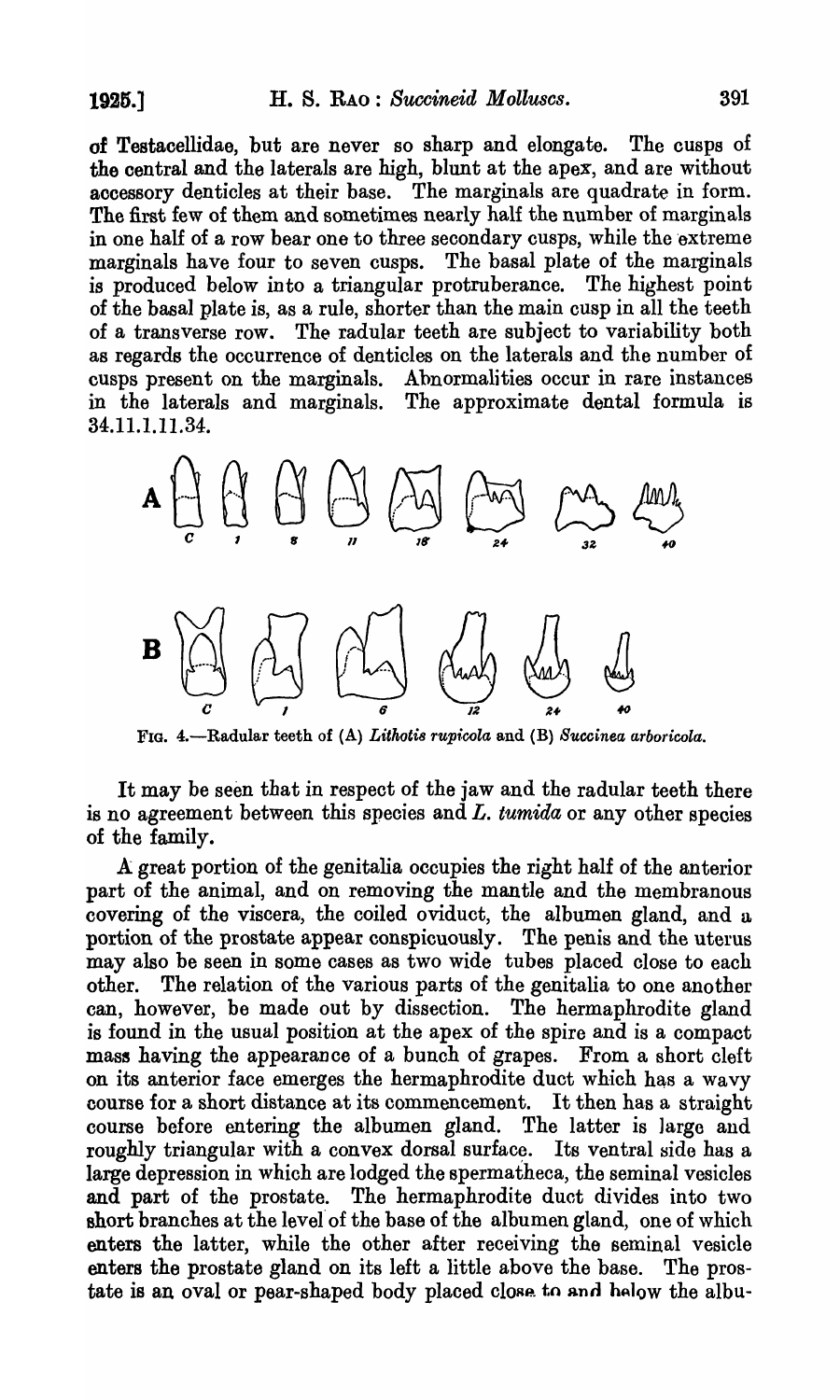men gland on its right side. From its anterior faoe emerges the stout muscular vas deferens which has a short course before it enters the penis.



FIG. 5.-Lithotis rupicola. Genitalia in situ. (1) Dorsal view. (2) Ventral view.  $a.$  albumen gland;  $e.$   $s.$  dilated end of duct of spermatheca;  $h.$  hermaphrodite gland; h. d. hermaphrodite duct; o. oviduct; p. penis; pr. prostate gland;  $\tilde{s}$ . spermatheca;  $s$ .  $\tilde{d}$ . duct of spermatheca;  $s$ .  $v$ . seminal vesicles;  $u$ . uterus.

The oviduct on leaving the albumen gland is very much coiled in the form of the letter  **being doubled up as a loop on either side, the whole** presenting the appearance of a solid mass of cream-white substance. The distal portion of the oviduct, which has a straight course for a short distance and is distinct from the coiled portion, may be termed the uterus. On a level with the anterior face of the coiled portion of the oviduct the uterus receives the long duct of the spermatheca. The spermathéca is a spherical sac which lies usually hidden from view on the left side of the prostate. Its form seems to be variable in accordance with the volume of its contents. It may have a small dilatation at the commencement of its duct. But at the point where *it* joins the uterus it has a definite and constant sac-like, muscular enlargement which is about twice as wide as the uterus itself. From the junction of the spermatheca and the uterus a short tube leads to the external venital opening. This short tube may be termed the vagina. The genital opening. This short tube may be termed the vagina. penis is short and bulbous and about just as long as the enlarged sac of the spermathecal duct, and is without a retractor muscle. Though the buccal and columellar muscle strands run very close to the penis no branch of them has been found to reach the penis. There is  $\overline{a}$  club-shaped epiphallus which is apparently capable of expansion and contraction. It is traversed by a wide duct which is often thrown into transverse folds in the upper part of its course. The surface of the epiphallus is usually covered by some foreign particles, apparently minute grains of sand or other material, which seem to stick to it at the time of conulation. The seminal vesicles, the position of which has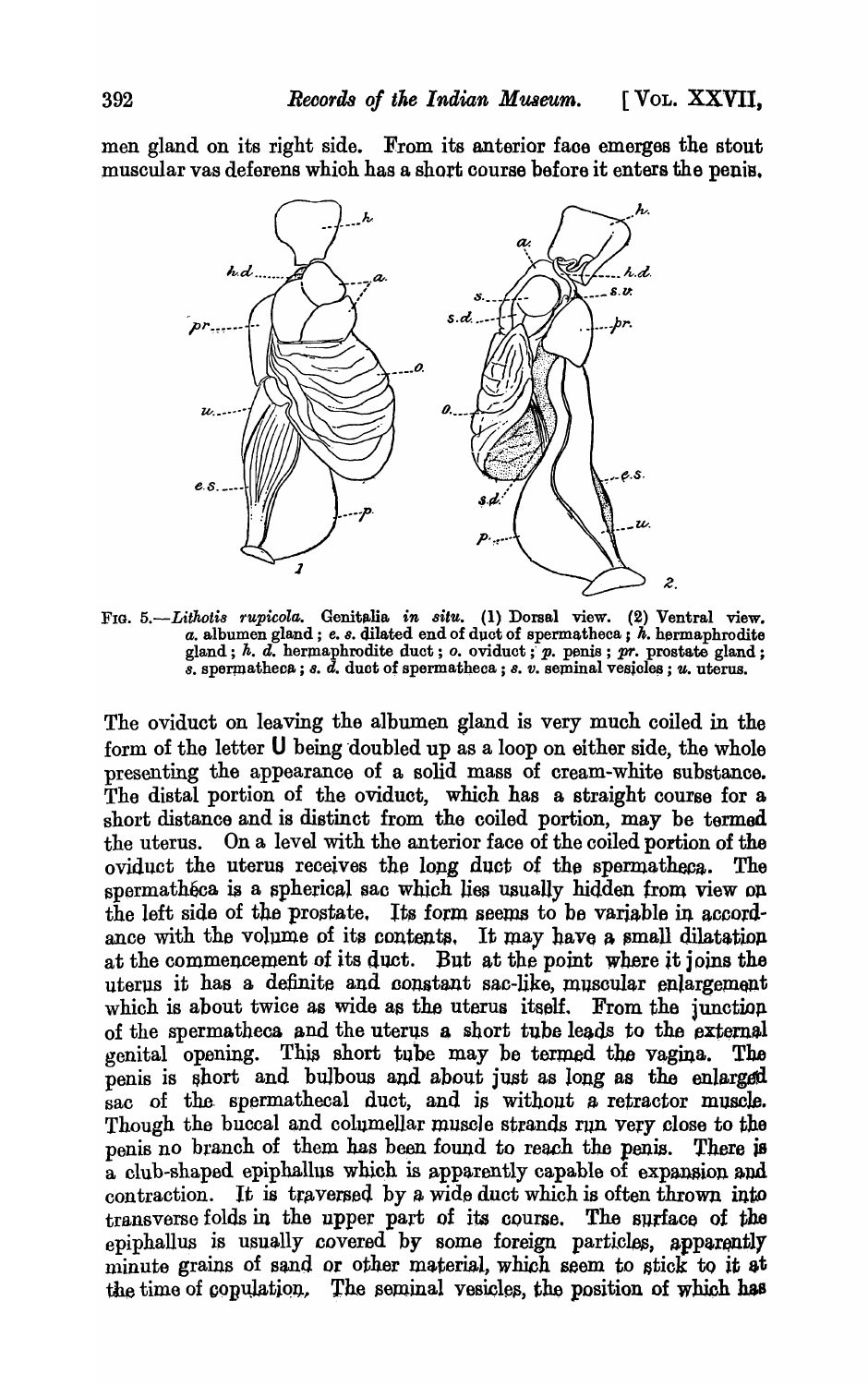already been mentioned, consist of the usual pair of club-shaped sacs with a well developed fecundation pouch. They lie closely pressed to-



FIG. 6.-Lithotis rupicola. Ventral view of genitalia (dissected out). *a.* albumen gland; e.  $p.$  opiphallus ; e. s. dilated end of duct of spermatheca ;  $h.$  hermaphrodite gland;  $\hbar$ . d. hermaphrodite duct;  $p$ . penis;  $\overline{p}r$ . prostate;  $s$ . spermatheca; *8.* d. duct of spermatheca ; 8. *v.* seminal vesicles; 'U. uterus; *v.* vagina.

gether and except in good light under a high power of the mioroscope present the appearance of a single large sac. They and the hermaphrodite gland and duct are usually covered by a thin membrane on which black pigment is displayed in a reticulate pattern.

Self-fertilisation appears to be an occasional phenomenon in this species. In one of the specimens disseoted I found the elongated epiphallus curved and extending from the male opening through the vagina up to the junction of the spermatheca and the uterus,

The striking features of the genitalia of this rare species are (1) the remarkably muscular genital ducts having thick walls, (2) the presence of a dilatation at the distal end of the spermathooal duct, (3) the shortness of the vas deferens, and (4) the occurrence of a short, stout penis with a particularly well developed epiphallus but without a trace of the retractor muscle. Of these features the most distinctive are the second and the last.

Compared with the genitalia of other species of the family it seems that L. *rupicola* approaches the terrestrial species *Indosuccinea semiserica*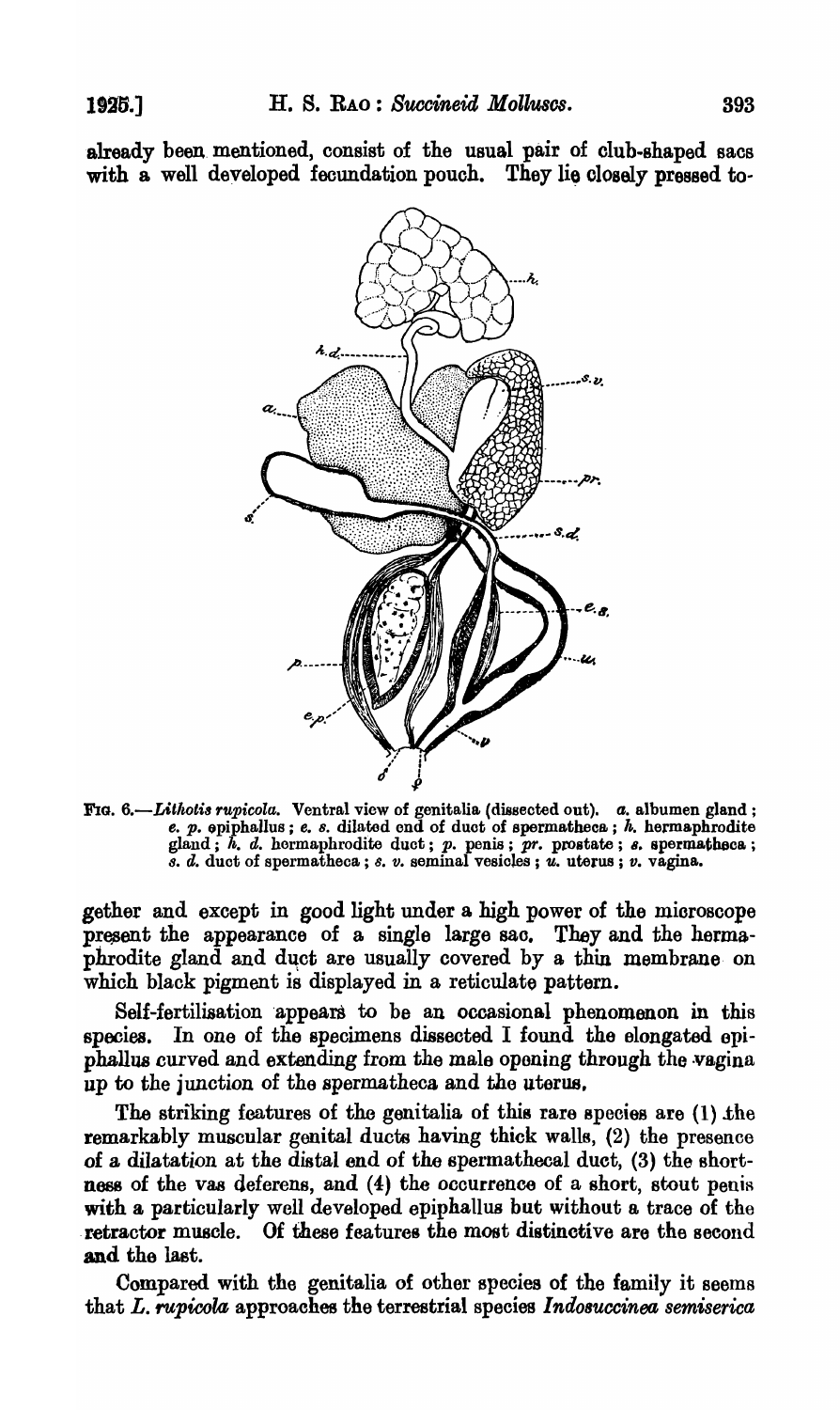in the condition of the penis, and in the distinctness of the male and female openings. But it differs from the latter in the prostate gland not being spiral and in the spermatheca not having a separate opening to the outside. The condition of the duct of the spermatheca, however, seems to me to be intermediate between that found in *I. semiserica* and s. *indica,* species occupying the two extremes of biological groups of the family.

With regard to the other structures such as the jaw, radula and mantle there is little that may be considered as common between the present species and all the other species in the family.

Dr. Hora has the following note on the habitat of the species  $:$ 

*" Lithotis rupicola* was found in great abundance on the wet rocks at the sides of the waterfall at Khandalla. The rocks were overgrown with algal slime and were kept constantly moist by the spray produced by the waterfall. *Cremnoconchus syhadrensis* was the only other species found with these animals under similar conditions but in much larger numbers. It is rather significant that in spite of a very thorough and careful search not a single specimen of these two species of molluscs was found anywhere between Karjat and Mahabaleshwar except on the rocks at the sides of the Khandalla waterfall. Unlike *Oremnoconcku8*  syhadrensis the animals of *L. rupicola* lost all vitality when removed from their natural habitat. When examined after a few hours captivity most of them were found dead."

### **Succinea arboricola,** sp. nov.

The shell in this species is more or less regularly ovate with the left anterior margin often slightly converging towards the main axis. The convexity of the left posterior margin of the shell in dorsal view is well marked, and the posterior half of the last whorl is evenly convex. It never consists of more than  $2\frac{1}{2}$  whorls the last being nearly five times as large as the spire. The penultimate whorl is quite tumid and has its base about  $\frac{1}{3}$  as broad as the last whorl at this point. The suture is oblique and well-defined though not deeply impressed. The shell is fairly thick and tough even in young individuals and has conspicuous parallel oblique striae often interspersed with coarser ones. The sculpture on the penultimate whorl is rather poorly developed. The aperture is oblique and ovate-conical in outline. The extreme margin of the shell in front and on the sides of the aperture is slightly reflected upwards. The columellar callus is very thin and never conspicuous in shells of advanced age. The right margin is continuous with that of the aperture at its apex. The columellar ridge is a narrow translucent strip which narrows down to a line where it meets the left margin of the aperture. The inner surface of the shell near the anterior end has a silky white deposit which is iridescent. The extent to which this deposit is developed varies in different individuals. The colour of the shell varies from a pale yellow to yellowish brown. In life the shells are, as a rule, covered by a greenish deposit of algae or other plant growth. Its rough surface apparently facilitates the growth of microscopic plant life.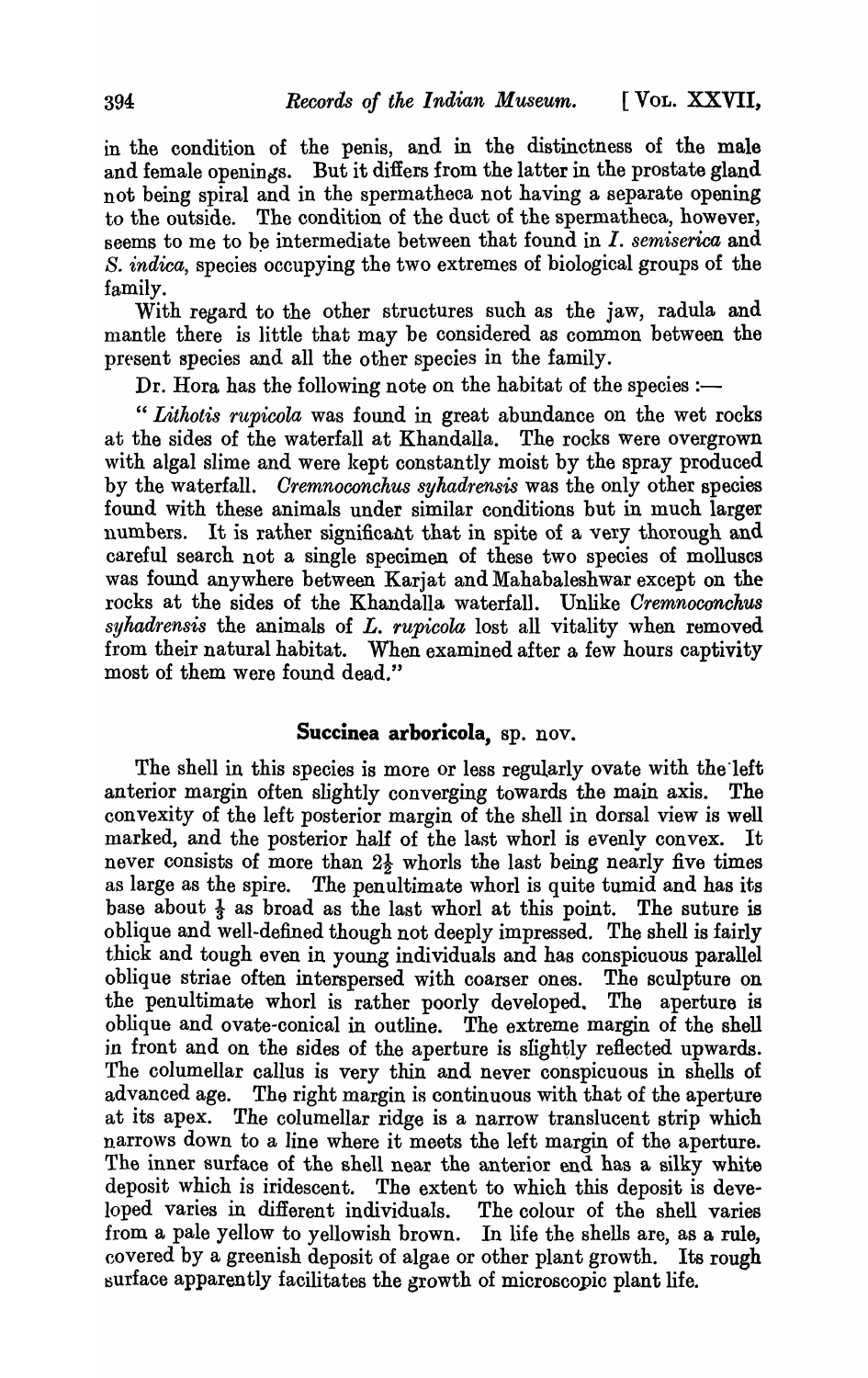The shell as a whole has a general resemblance to that of *I. semi-* $\vec{r}$  and  $\vec{r}$  are distinguished by its relatively small size, by the quite convex



FIG. *7.-Succinea arboricola.* Animal removed from shell and viewed from the right side. *a.* anus; *f.* foot; *h.* head; *k.* kidney; *m.* edge of mantle; *m. o.* mouth; *p.* pulmonary opening; *v. m. visceral mass*; *t. tentacle.* 

whorls, by the comparatively thick shell and by the well-defined columellar ridge.

The largest shell in the collection has the following measurements in millimeters  $:$ ---

| Height of shell. | Height of<br>aperture. | Maximum<br>breadth of<br>shell. | Maximum<br>breadth of<br>aperture. |
|------------------|------------------------|---------------------------------|------------------------------------|
| 7.3              | 6·5                    | 4.8                             | 4.0                                |

*External features.-As* most of the individuals of this species were obtained in a state of hibernation no information is available as to their



FIG. *8.-Succinea arboricola.* Ventral view of a contracted animal. *e. m.* edge of mantlefold  $; f.$  foot seen from below mantle-fold;  $m. f.$  fold of mantle covering the foot'; p. pulmonary opening; *v. m.* visceral mass.

external features in active life, but the following description is drawn from hibernating specimens preserved in spirit. The outline of the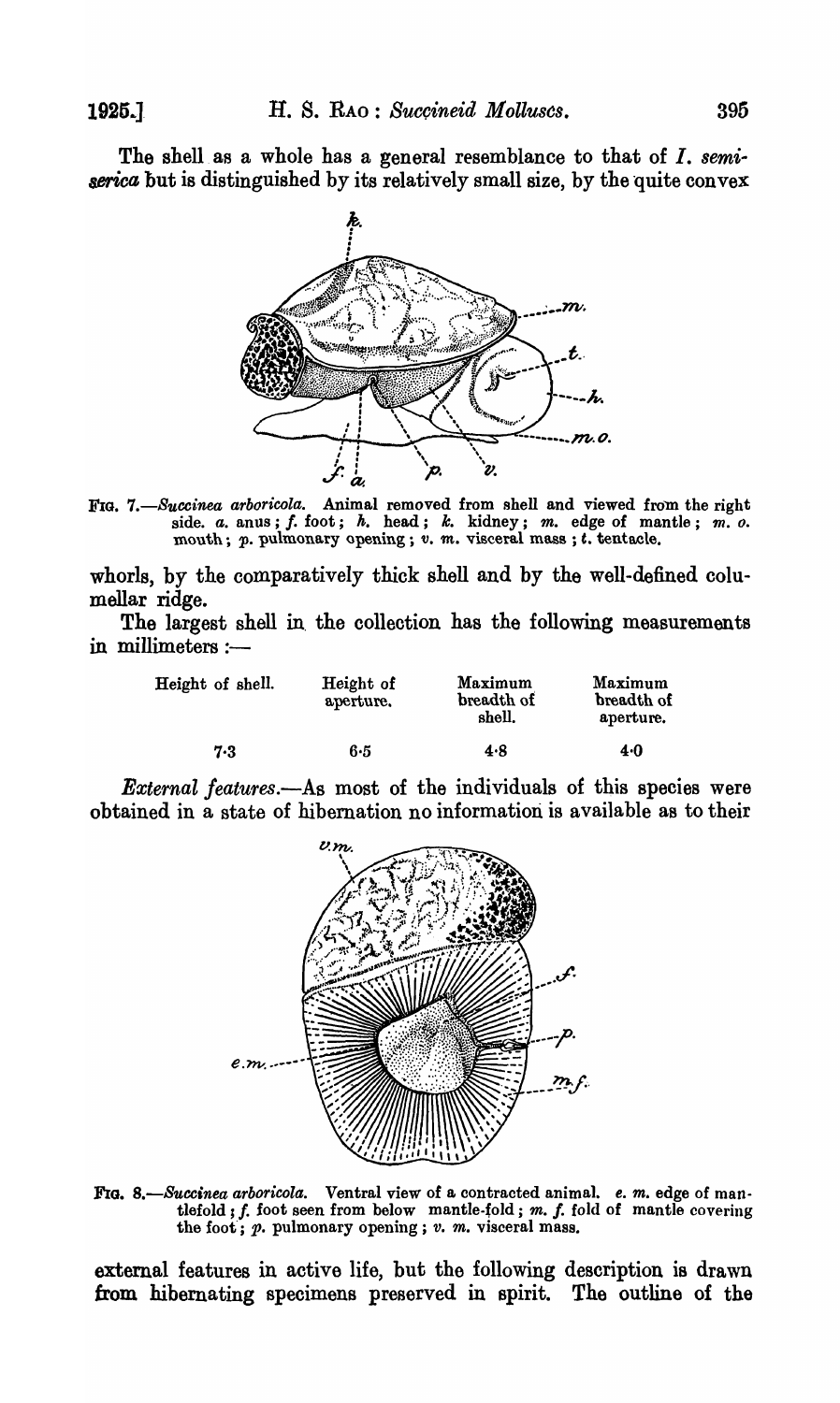animal seems to vary with the extent to which the animal is withdrawn into the shell, but in general it is ovate-conical with the anterior end broad and rounded. The ground colour of the animal is pale yellow, but on the dorsal surface a black pigment is present chiefly on the mantle extending from the anterior margin of the kidney to a little behind the extreme margin of the mantle. Streaks of pigment may also be present on the membrane covering the intestines and other structures behind the kidney. The membrane is so transparent that portions of the liver, the intestine and the genitalia are visible through it. The kidney is a rectangular structure extending obliquely from left to right behind the pulmonary chamber. The edge of the mantle is thickened and has a distinct broad flap which extends horizontally all round on the ventral surface of the animal enclosing a considerable portion of the foot. A small oval area in the centre is left uncovered by the extension of the mantle through which the central part of the foot projects as a convex mass. Near the middle of the mantle flap on the right side lies the minute oval or elliptical opening of the pulmonary chamber. A minute transverse cut extends from tile pulmonary opening to the margin of the mantle-flap. On separating the edges of the flap at this point a V -shaped groove with its arms stretching outwards may be seen below. The anus is placed near the posterior arm of the  $V$ -shaped groove as a small elliptical aperture.

*Mantle and pulmonary ckamher.-The* mantle forms a hood over the anterior half of the animal and is fused posteriorly with the membrane covering the structures in that region. Anteriorly and on the sides it is fused with the foot. The chamber enclosed between the mantle above and the membrane below covering the internal organs is the pulmonary



- FIG. 9.-Succinea arboricola. Vertical transverse section through the region of the pulmonary opening showing relationship of the lobes of the mantle to the aperture. aperture. The contract of the contract of the contract of the contract of the contract of the contract of the contract of the contract of the contract of the contract of the contract of the contract of the contract of the
	- f. foot; *l. m.* left mantle-edge; *m.* mantle; *p.* pulmonary opening; *p. c.* pul-<br>monary chamber; *r. m.* right mantle edge; *v.* vascular vessels of mantle.

cavity. It communicates with the outside by a single minute opening on the right side of the animal in the position described under extemal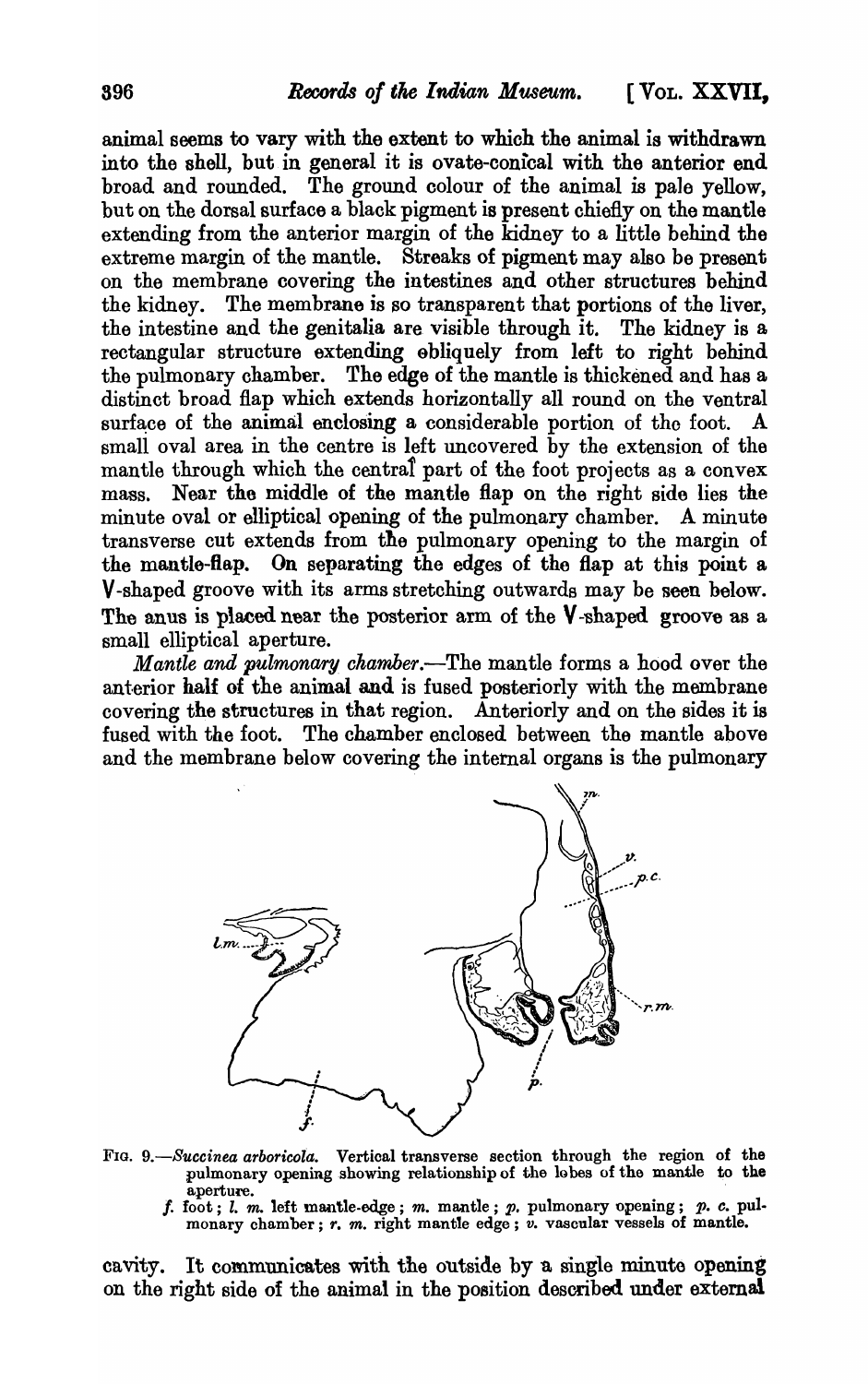features. It is thus a closed chamber with only a small opening by which communioation with the outside atmosphere is maintained as for instance in the land snails of the genus *Ariopkanta.* The mantle is traversed by minute vasoular vessels which are thus in close relation with the air of the pulmonary chamber. The edge of the pulmonary aperture, which forms part of the transverse flap of the mantle, is thickened, and when the animals in a state of hibernation are forcibly stimulated to activity by exposure, the aperture opens and closes at intervals for the purpose of carrying on respiration. The extreme edge of the mantle is traversed by a deep groove which is apparently formed by a process of invagination. On the right side the mantle edge is more conspicuously thickened than on the left.

*Alimentary system.*-The jaw is of strong build with a remarkable development of chitin. A tendency to form oblique chitinous ridges on the cutting piece, as in some land snails, is to be noticed. The accessory basal plate has prominent striae often confined to the two sides. There appears to be considerable variability in the shape of the jaw and no precise description can be usefully attempted. The figure on p. 390 represents the jaw taken from a fairly large individual soaked in cold caustic potash for several hours and cleaned first in water and then in a mixture of glycerine and formaldehyde. Jaws mounted on slides under pressure of the coverslip usually break and do not preserve their natural shape. The figure given has been drawn from a jaw not subjected to any pressure.

In the strong chitinisation of the jaw though not in actual form the present species approaches *I. semiserica*.

The radulat teeth are relatively small and are arranged in regular transverse rows. There are usually about sixty teeth in each half of a transverse row in a full-grown individual. The number of teeth seems to be proportionately less in many young specimens. The central is very little variable and has an ovato-conical cusp with a well-defined denticle at its base on each side. The laterals are very few in number, often not exceeding fiVe, while the marginals may be as many as fifty-five. The laterals very gradually grade into the marginals, and it is at first sight difficult to clearly define the limits of the two sets of teeth. They are somewhat quadrate and never bear more than three cusps, whereas the marginals are distinctly aculeate and have five and six cusps, the ectocones and entocones being relatively large in size. There is, however, considerable variability in this respect. In young individuals (which comprise the whole collection except two which are full-sized adults) the radular teeth exhibit some interesting features. In thoso, the differentiation between laterals and marginals is rendered more difficult by the presence of additional cusps on the laterals than is the case in the two adult individuals examined. In the first few laterals there usually occur two small cusps between the ento- and ectocones Their size increases gradually as the outer teeth of the series are reached until they more or less resemble the first few margina1s of the adult specimen. 'These differentiations presumably represent growth change in the radular teeth and have nothing to do with variability of the strnc-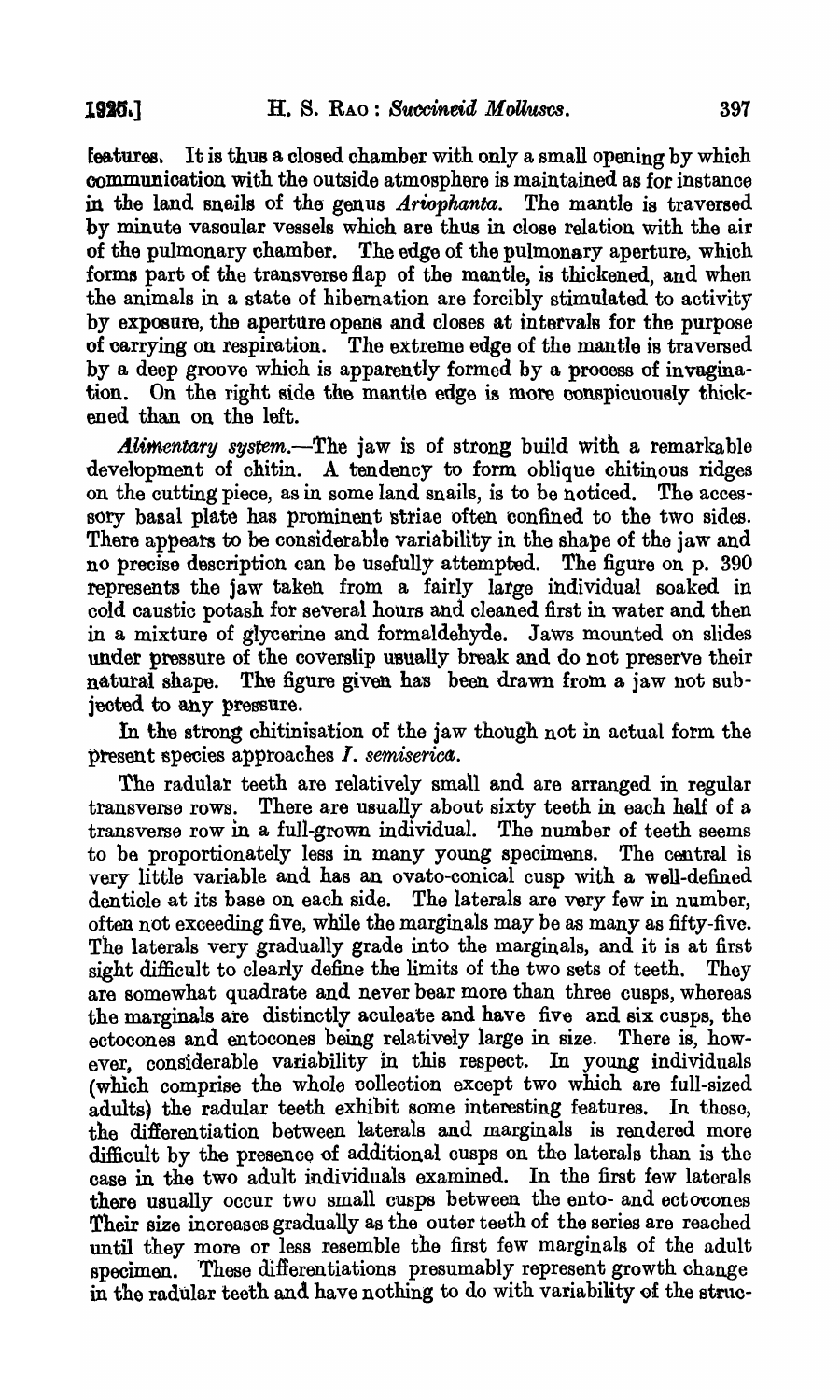tures in this species.<sup>1</sup> A certain amount of variability perhaps occurs as in other species of *Succinea* but with the material before me it is difficult to say anything on the point. The only striking feature of the marginals in this species is the occurrence of long and narrow basal plates, though in this respect it approaches *S. indica* and *I. semiserica*  which are relatively large species. The approximate radular formula is 55. 5. 1. 5. 55.

The position of the head in hibernating individuals is remarkable. It is not found in its usual position at the anterior end, but has receded towards the posterior end lying closely adpressed to the liver mass. The cesophagus and stomach are consequently folded up and found close to the head. The contents of the stomach in specimens examined were a pulpy mass in a more or less digested condition and included broken bits of diatoms. The disposition of the alimentary canal is not unlike that of other Succineids.

The situation of the kidney has been pointed out already. Its inner wall is thrown into several lamellate folds which project into its cavity. These folds are lined by spherical or cubical cells each of which contains an oval or spherical calcareous concretion. On the anterior side of the kidney lies a large vascular vessel which traverses its whole length. The heart lies close to the left extremity of the kidney.

*Genitalia.*--All except two specimens in Dr. Hora's collection are immature and the genital ducts are very poorly developed, though the glands are to be found in their usual positions in a much less compact condition than in the adult. In one of the two adults the genitalia were intact and the following description and the accompanying figure are based on them. The hermaphrodite gland is a roughly triangular structure followed by a much coiled hermaphrodite duct which is usually covered by a thin, dark membrane. The duct leads on to a pair of seminal vesicles which open into it. A thick-walled, compressed tube. much shorter than the vesicles, apparently corresponding to the fecundation pouch of other Succineids, is found closely adpressed to the seminal vesicles. The albumen gland, the prostate gland and part of the oviduct were, however, in a state of disintegration. A well developed bladder-like spermatheca is present on the left of the albumen and prostate glands. The shape of the spermatheca is evidently abnormal as a result of compression by other structures lying close to it. It has a fairly long duct which opens on the oviduct some distance from the external genital opening. The oviduct is wide and expands into an uterus below at the point where it unites with the terminal portion of the male genitalia. The penis is remarkably short and stout, much broader at its proximal end than at the distal. It is muscular and has 8 well-defined retractor muscle which divides into two separate strands on reaching the proximal end of the penis. There is a short stout vas deferens which connects the prostate glands with the penis. The uterus and the penis are united for a short distance from the external genital opening. Except for the peculiar form of the penis there is nothing in

<sup>1</sup> Annandale, *Rec. Ind. Mus. XXVI*, pp. 549-551, fig. 11<sup>'</sup>(1924); Sewell, *ibid.*, XXVI, pp. 542-544.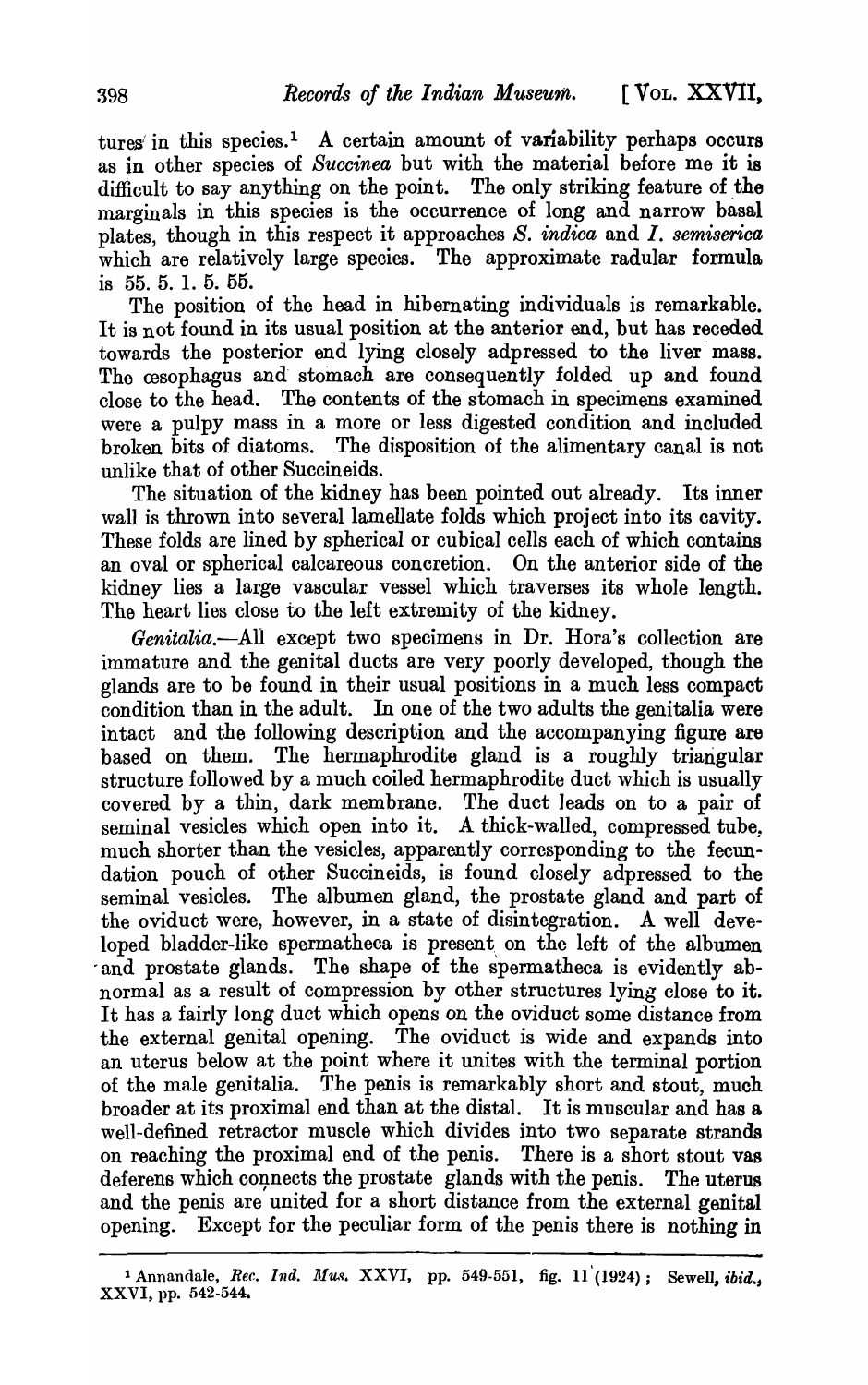the genitalia which distinguishes the species from other Succineids in whioh the genitalia are known. Besides it would be premature to



FIG. 10.-Succinea arboricola. Dorsal view of terminal portion of genitalia. o. oviduct;  $p.$  penis;  $r.$  retractor muscle of penis;  $s.$  spermatheca;  $s.$   $d.$  duct of spermatheca ; *u.* uterus; *v.* vas deferens.

institute comparisons until the genitalia are more definitely known from an examination of several adult individuals of the species.

In the only other adult specimen in the collection a curious abnor mality of the genitalia was observed. A pair of long cylindrical thinwalled tubes tapering gradually towards their distal extremity was found in the position occupied by the genitalia in the normal specimen. Their extemal openings were narrow and placed close together. A little way from the external opening of one tube an elongated sac with a narrow neck joined it, while in the other a fan-shaped structure with finger-like processes. The free extremity of the tubes had reddish-brown spots arranged more or less in a concentric manner, while a little below was found a regularly interrupted broad band of the same colour round the tube. How the genitalia came to be modified in the manner described is difficult to say, but it is clear from the position of the structures in the animal in which no trace of the genitalia was found, that they represent the latter and have undergone modification as a result, apparently, of parasitisation by some organism.

*Type-8pecimen.-M* ;2;14 Zoo1. Surv. Ind. *(Ind. Mus.).*